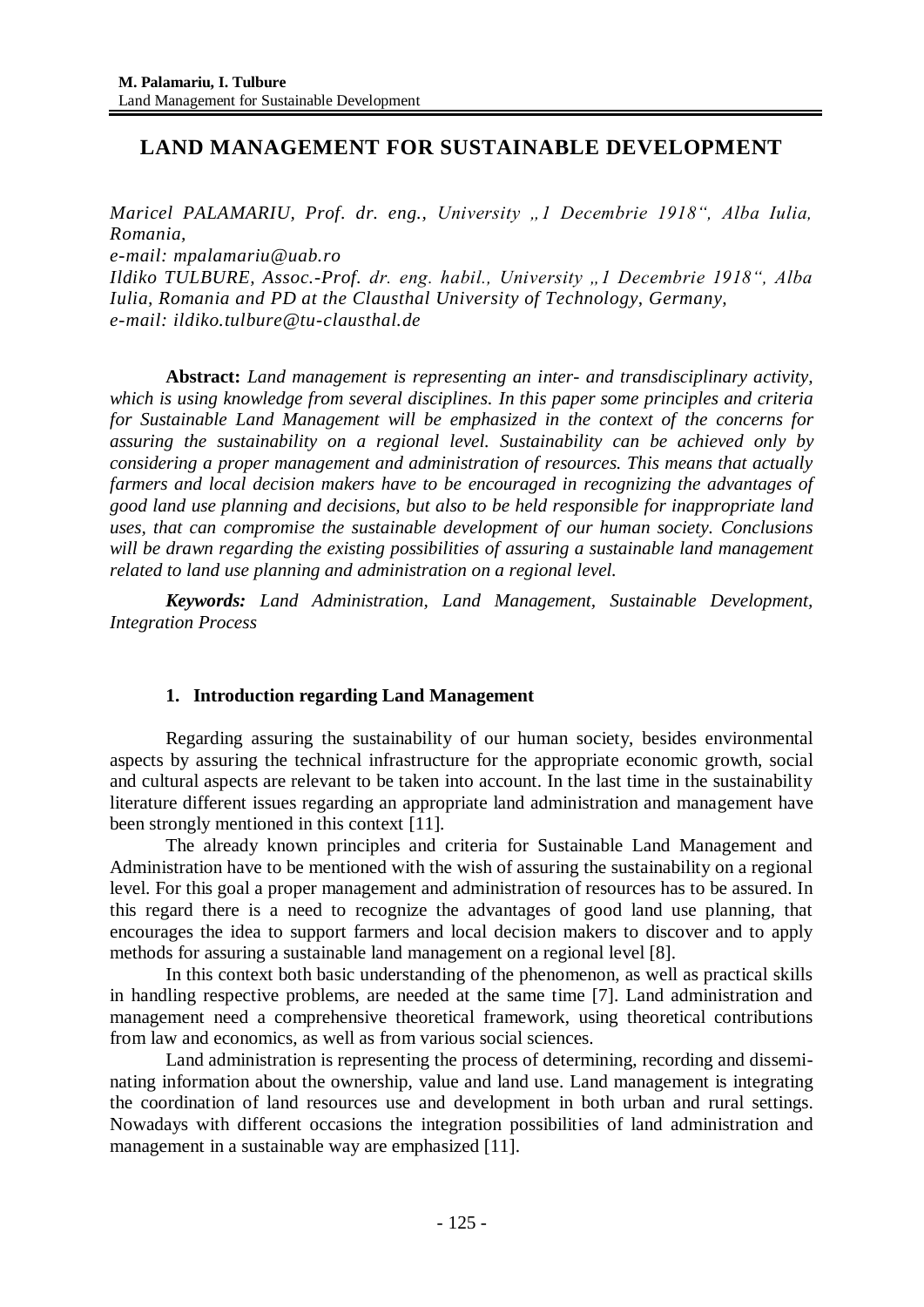Land, and the interaction of human societies with it, has resulted in many economic, social, political and environmental outcomes and concerns. The dialogue between these competing and overlapping factors requires a land administration system that is able to support the ever changing relationship between humankind and land, to facilitate complex decision making and to support the implementation of those decisions. Therefore, appropriate and effective land administration is of crucial importance for sustainable development [11].

Current land administration systems are actually products of the  $19<sup>th</sup>$ century paradigms of land markets. They have awfully failed to properly support sustainable development. This failure is evident world-wide by the ever increasing pressure on water allocation and development rights, to high levels of poverty, restricted access to land, lack of security of tenure and continued environmental degradation and pollution [10]. The need for urgent reform has been accepted, unclear until now has still remained the way forward [7]. Initiatives to develop a clearer perception to identify the relevance of land administration to sustainable development have been explored by the International Federation of Surveyors (FIG), which has been concerned also regarding land administration issues [11].

On a global level it is already recognised the breadth of cadastres and their important role in land administration systems, but at the same time it is playing an important role by focusing on land registration and cadastral surveying and mapping.

Land management is an activity that is directed to integrate the coordination of land resources [use](https://en.wikipedia.org/wiki/Land_use) and [development](https://en.wikipedia.org/wiki/Land_development) in both [urban](https://en.wikipedia.org/wiki/Urban_planning) and [rural](https://en.wikipedia.org/wiki/Rural) settings. It is very clear that land resources are used in order to achieve different goals of human activities. In this regard several domains could be mentioned which are including [agriculture,](https://en.wikipedia.org/wiki/Organic_agriculture) [water resource](https://en.wikipedia.org/wiki/Water_resource_management)  [management,](https://en.wikipedia.org/wiki/Water_resource_management) [reforestation,](https://en.wikipedia.org/wiki/Reforestation) as well as habitation facilities. Also different projects in the field of [eco-tourism](https://en.wikipedia.org/wiki/Eco-tourism) could take an important part regarding land management [8].

Sustainable land management refers to practices and technologies that have the goal to try integrating land and water managemen[t,](https://en.wikipedia.org/wiki/Land_management) [biodiversity](https://en.wikipedia.org/wiki/Biodiversity) as well as other [environmental](https://en.wikipedia.org/wiki/Environmental_resource_management)  [resources](https://en.wikipedia.org/wiki/Environmental_resource_management) to meet human needs while ensuring the ecosystems [sustainability.](https://en.wikipedia.org/wiki/Sustainability) The term sustainable land management is used in the context of [regional planning,](https://en.wikipedia.org/wiki/Regional_planning) of [soil](https://en.wikipedia.org/wiki/Soil) and [environmental protection,](https://en.wikipedia.org/wiki/Environmental_protection) as well as of property management [1].

After publishing the first report to the Club of Rome "The Limits to Growth" 1972 it was at the latest understood that besides wanted effects of new scientific developments, undesired negative effects on humanity and environment can appear [6]. The concept of sustainable development, defined first time 1987 in the Brundtland-Report and accepted as a possible solution for the complex global problems, is requiring multi-criteria decision making processes. The reason is represented by the vast knowledge from several fields that has to be considered, as from technological, environmental, economic, social ones, including aspects related to proper land management and administration [2, 5].

#### **2. Integrated Land Administration and Management**

Land administration and management, as professional activities in society, but even more as academic subjects, i.e. as elements in educational programmes and as themes for research, need a comprehensive theoretical framework, which is allowing to draw on theoretical contributions in law and economics, as well as various social sciences [8], Land administration is the processes of determining, recording and disseminating information about the ownership, value and use of land when implementing land management policies.

In the last time new concepts of soil and land quality are emerging, and often these are used interchangeably. These concepts and their relationships are used to get consensus on the fact how these concepts should be concretely applied into the real situations [1].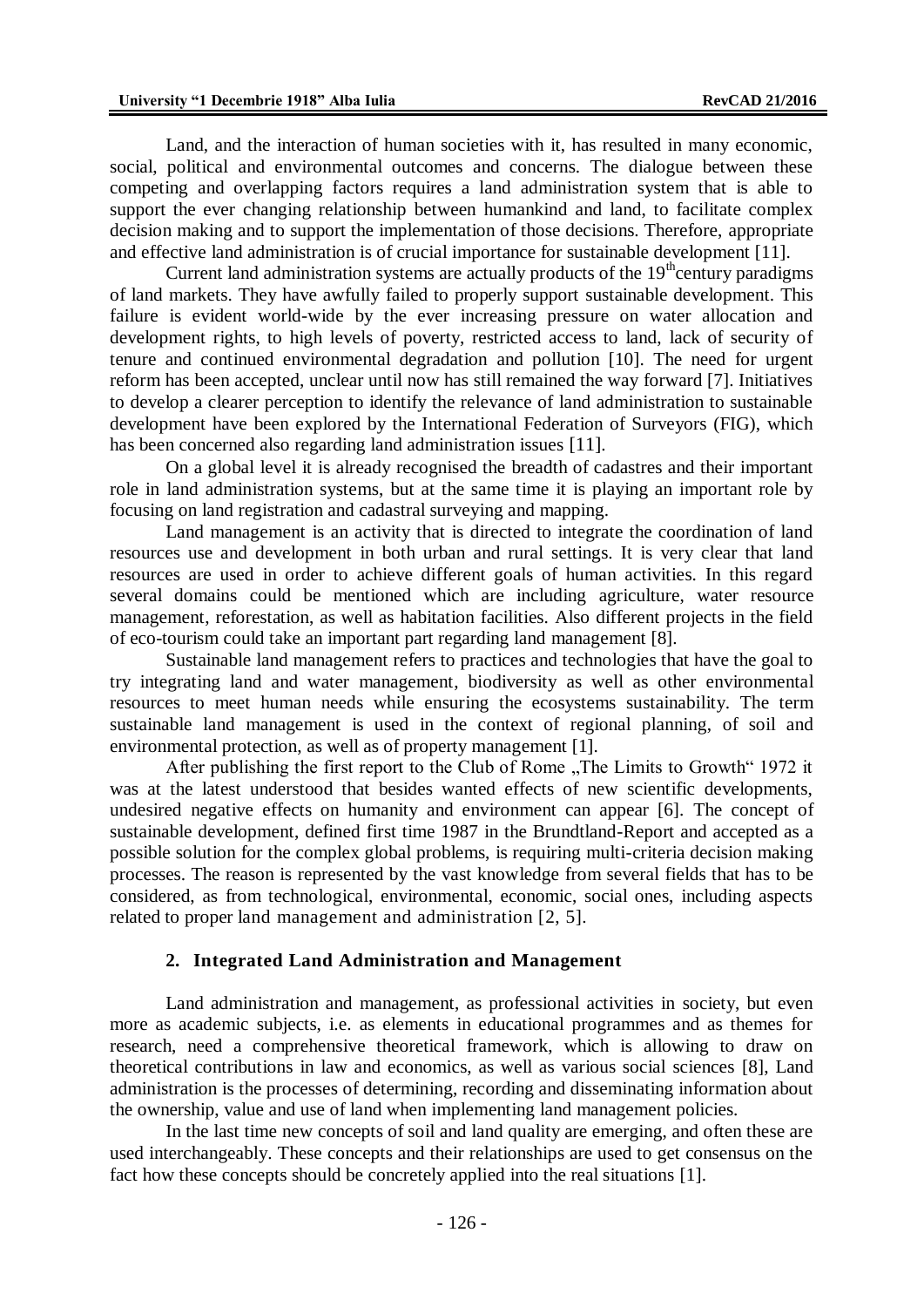On an international level Land Administration is defined as being the processes of determining, recording and disseminating information about the ownership, value and use of land when implementing land management policies [3].

When the issue of land administration is debated, in almost all of the situations the discussion is going in the direction of debating Land Registration, which does represent the process of recording rights in land either in the form of registration of deeds or the registration of title to land [3].

On the other side Land Management does represent the totality of activities that are associated with the management of land as a resource from an environmental as well as from an economic perspective towards sustainable development [3]. Important components of land management are represented from a professional point of view by the land consolidation and land readjustment, as it is often called, when is applied in urban areas [8].

When performing land administration and land management there are several activities that have to be carried out, expressed in active, verbal terms. The most important activities in this regard are the following ones [8]:

- − Observing, classifying, recording and disseminating information;
- − Clarifying obscure titles, rights as well as boundaries;
- − Analysing situations concerning land, rights, values, constraints, and opportunities, with the goal of coming up with practical solutions for improvements;
- − Solving conflicts by negotiations, mediation and by passing of formal judgements with legal power;
- − Valuation of land, rights and resources in a wide variety of situations; ordinary transactions, land consolidation, readjustment, expropriation of private property as well as taxation;
- − Creating new property units, both in a physical and a legal sense.

## **3. The Concept of Sustainable Development**

After the Conference for Environment in Stockholm in 1972 and the first report of the Club of Rome "The Limits of the Growth" in 1972 [6] was understood that besides wanted effects of technological progress, undesired and negative effects can appear. Nowadays we confront us with a series of global problems, which can be grouped in three categories: world population growth, growth of the energy and natural resources consumption and environmental pollution [6], as presented in Figure 1. They can be called "old" problems. Other issues have arisen in the last years and they can be called "new" global problems. For instance issues related to the use of ICTs and their impacts as well as the use and impacts of biotechnologies can be mentioned in this category [5].

In the Brundtland Report for the first time the concept of *sustainable development* has been defined and accepted as a possible solution for the global complex ecological, economical and social problems [12]. This concept was very large discussed on the Conference for Environment and Development in Rio de Janeiro 1992 as well as approached in the closing document "Agenda 21" and during the Johannesburg Conference in 2002. Many actions after this time emphasise that the evolution of technical, social and ecological systems has to be analysed in synergetic relation [9]. The general Brundtland definition was worldwide accepted, but alone does not deliver a concept, that can be applied to the real concrete situations.

The operationalisation of the concept of sustainable development means the transformation or translation of its goals in political measures and controlling instruments. A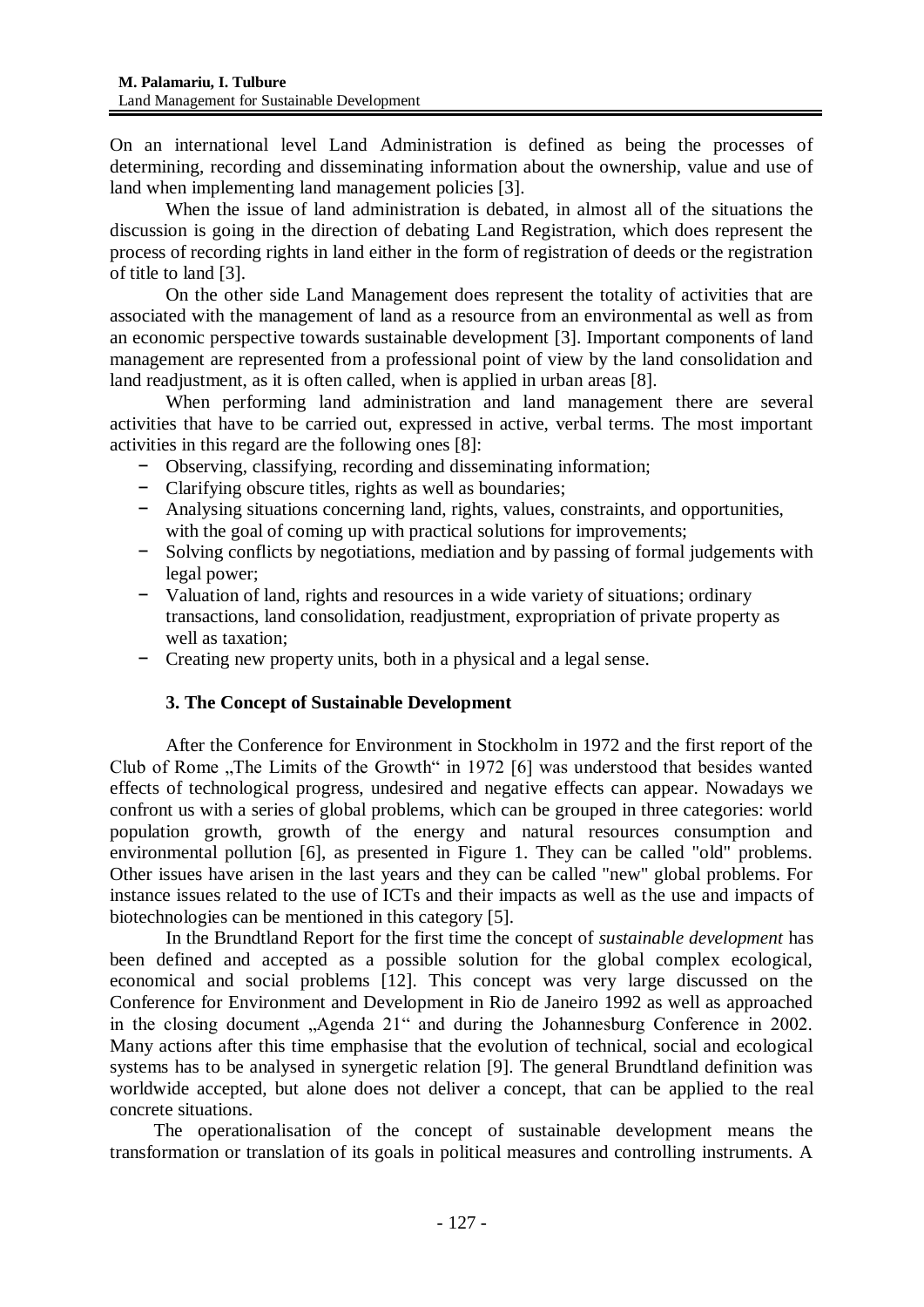general methodology in order to operationalise sustainable development can be materialized in the following steps [9]:

- defining the sustainability problem;
- establishing the space and time scales;
- systemic approach of the region by modelling the interactions:
- establishing concrete aims for the studied case;
- developing concepts and measures by establishing priorities;
- developing evaluation and control instruments, indicators;
- verifying the possible results, which could be obtained after introducing the proposed measures, comparing different scenarios;
- applying in the practice the developed concept.

The operationalisation is only possible, when for an individual problem-case concrete aims are established and from these aims concepts to achieve them are developed. Sustainability is to be newly defined for each different case, where the system modelling approach does play a relevant role [9], as it is emphasized in Figure 1.



Fig.1. Global problems and the concept of sustainable development.

Evaluation and control instruments are important in this context, just to be able to control the developments in a certain time, if these developments are in the wanted direction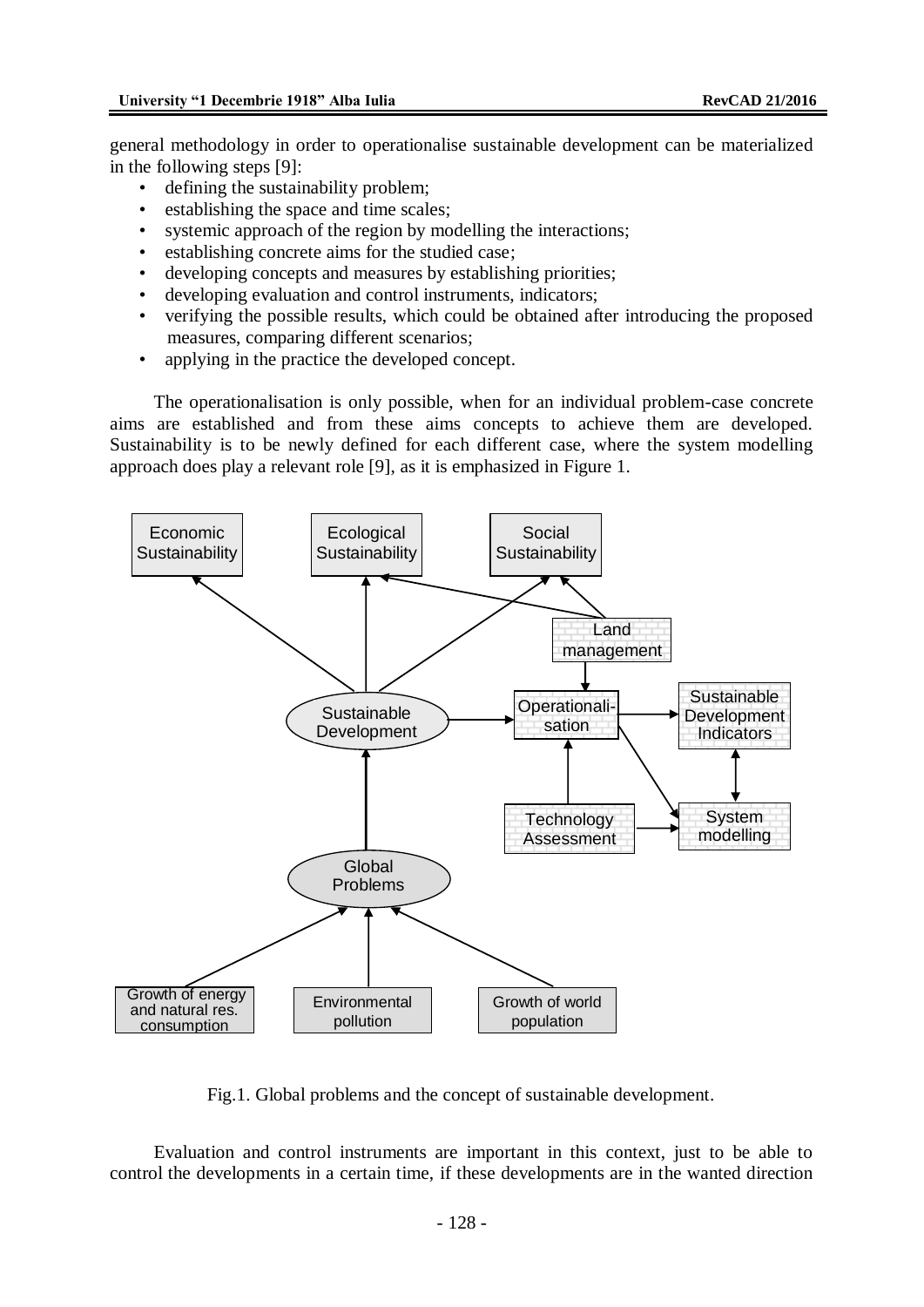or not. Such evaluation and control instruments can be defined on local, regional or national level, depending on the intended goal regarding sustainable development. In this regard such evaluation and control instruments are called sustainable development indicators (SDI), as emphasized in Figure 1. These indicators permit to formulate quantitatively the proposed objectives and goals for sustainable development. After introducing the proposed measures, the realization degree can be controlled and verified by calculating these indicators and by comparing to the reference values. The possibility to make corrections is assured in this way. On the other hand indicators serve as an instrument which helps to better understand the possible effects by introducing certain measures and to inform the public [4].

In the last time there is consent among political economists and engineers that the gross national product does not represent a measure for the life quality of a nation. It gives information about national economies, but it does not consider many parameters which influence the life quality, as for instance: environmental pollution, irreversible use of fossil fuels, social aspects etc. That is why new indicators have to be developed on each level.

Part of what engineers do is to evaluate developments in technology. Their evaluation has up to now almost without exception been focused on technical aspects and on economic aspects following legal and financial boundary conditions. With respect to sustainability more criteria have to be considered like: environmental quality, social and human values, quality of life. The activities of engineers when evaluating technologies can be sustained by the new discipline called technology assessment (TA), which is used also for operationalisation of sustainable development, as presented in Figure 1 [9].

Although in the last 20 years it was a lot of progress in the field of technology assessment especially due to several studies which have been carried out in USA, Japan, Germany and other European countries, there is still need in developing integrative methods for technology assessment [4].

## **4. Land Administration for Sustainable Development**

World opinion on aspects of sustainable development, as represented by the UN Global Summits and Declarations, has recognised the importance of land administration to support sustainable development, but has provided few practical implementation strategies. This ad-hoc approach has resulted in a certain amount of rhetoric in developing land administration systems to accommodate sustainable development objectives [2].

However, in a time when governments have proved willing to reform land administration systems for sustainable objectives, there are no clear directions or models to adopt in this regard. In simple terms, a new land administration and management paradigm is required if the concept of sustainable development will also be applied in this field.

Fortunately, there has been a growing awareness of these issues and, as a result, world attitudes are changing. Nations are now generally more conscious of the fact that the actions of individuals can have global consequences. This awareness has arisen as a result of the greater availability of information. This in turn has re-ignited the debate about how land can best be administered for the good, not only of individual landowners and users, but also for the community as a whole. The imperative to re-examine land administration systems in the context of sustainable development is now overwhelming [11].

The world's nations have committed themselves to a global agenda addressing a range of matters pertaining to sustainable development and these include many of the concerns outlined earlier. These and other problems have been addressed through major international conferences such as the Conference on Environment and Development held in Rio de Janeiro in 1992. Agenda 21, an outcome of that Conference, has been re-affirmed in the subsequent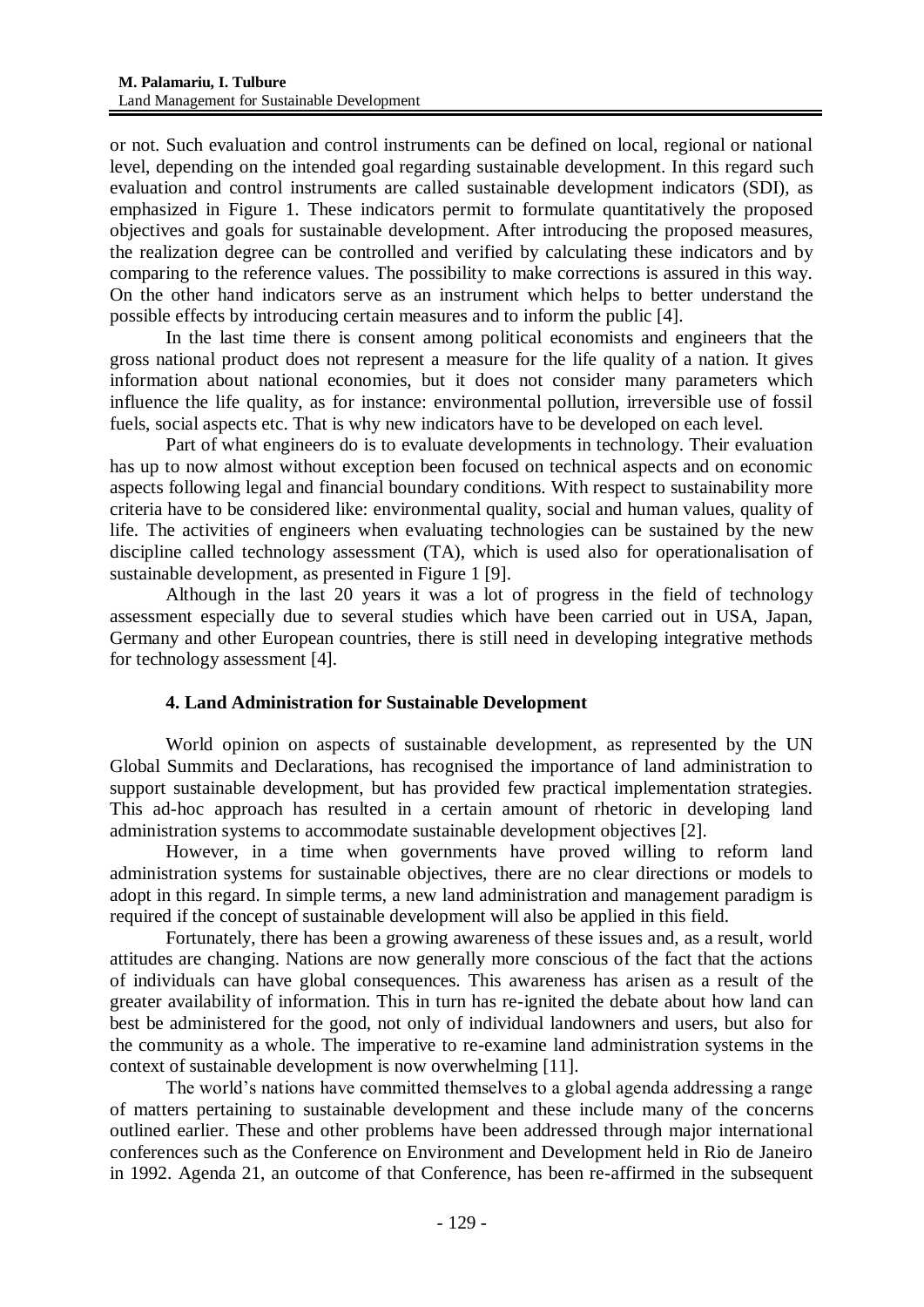international fora such as the Social Conference in Copenhagen, the Population Conference in Cairo, the Women's Conference in Beijing, the HABITAT II Conference held in Istanbul in 1995 that resulted in the Habitat Agenda, and the World Food Summit in Rome in 1996 resulting in the Food for All Campaign [11].

In order to review the contribution of land administration and land tenure to these international issues, the UN and the FIG agreed to cooperate on a number of initiatives [3]. As a result of a resolution at the United Nations Regional Cartographic Conference for Asia and the Pacific in Beijing in 1994, a joint UN-FIG meeting of experts on cadastral reform was held in Bogor, Indonesia in 1996. The resultant 1996 Bogor Declaration on Cadastral Reform widened the focus to concentrate on cadastral issues and land markets and recognised that although each country has different needs and is at a different state in the development of the relationship between its people and their land, there is much benefit in exchanging ideas and experiences. By examining solutions in other countries one can achieve a better understanding of the problems in one's own region.

Arising from the Bogor Declaration, a resolution was passed at the 14th United Nations Regional Cartographic Conference for Asia and the Pacific, held in Bangkok in 1997. It urged the United Nations, in collaboration with the International Federation of Surveyors (FIG), to hold a Global Workshop on Land Tenure and Cadastral Infrastructures in support of Sustainable Development ("the Bathurst Workshop"). The proposed workshop was also referred to in Resolutions of the United Nations Regional Cartographic Conference for the Americas held in New York in 1997 [11].

#### **5. Integrated Sustainable Land Administration and Management**

The idea of getting the sustainable development of a certain region relates to simultaneously take into consideration the developments in economic, environmental and social field in the approached region. For this goal also the basic framework for land administration systems all over the world shall be approached, which forms the bottom line for economic, social and environmental development, as well as good governance. This in no doubt is the basic philosophy of the transformation agenda of the present administration. However, efficient socio-economic development and good governance requires judicious planning, design and implementation, as well as rational use of land and its resources [11]. Hence, the need for maps and map substitutes is indispensable in this regards. Furthermore, Land Administration Systems are the basis for conceptualizing rights, restrictions and responsibilities related to people, policies and places. Property rights are normally concerned with ownership and tenure, whereas restrictions usually control use and activities on land; responsibilities relate more to a social, ethical commitment or attitude to environmental sustainability and good husbandry [8].

Sustainable Land Management is the knowledge-based procedure that helps integrate land, water, biodiversity, and environmental management (including input and output externalities) to meet rising food and fiber demands while sustaining ecosystem services and livelihoods. The concern of the Sustainable Land Management is to meet the requirements of a growing population all over the world. Improper land management can lead to [land](https://en.wikipedia.org/wiki/Land_degradation)  [degradation](https://en.wikipedia.org/wiki/Land_degradation) and a significant reduction in the productive and service functions of watersheds and landscapes.

Land management is the process by which the land resources are used in order to get the wished results. It covers all activities concerned with the management of land as a resource both from an environmental and from an economic perspective. It can include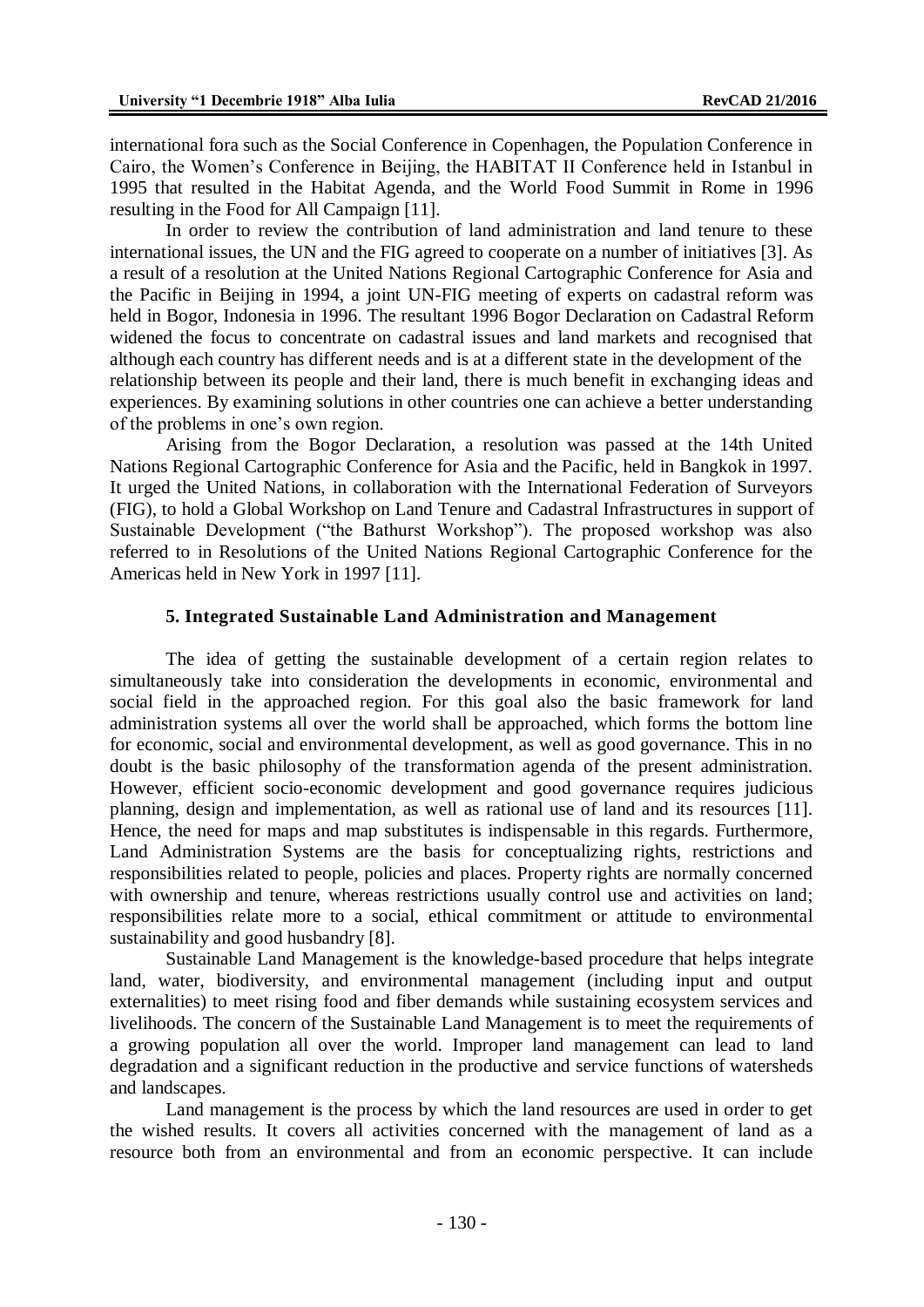farming, mineral extraction, property and estate management, and the physical planning of towns and the countryside [8].

In order to achieve an Integrated Sustainable Land Administration and Management it is important to take into consideration all human economic activities, industrial and agricultural ones, but also to consider a proper Housing and Land Management [2].

In this context it is important to promote

- energy efficient and adequate housing, including for those with special needs and vulnerable population groups;
- compact, inclusive, resilient, smart and sustainable cities;
- transparent and efficient land use, and property registration.

There is a need to have so-called *key policy documents on housing and urban development*, including documents on sustainable housing as well as on land administration and management. There is a need to better focus on strategies to develop better land management systems by improving cadastre and land registry systems by considering the sustainability principles. This is to be achieved by conducting in-depth research into land management issues connected with the sustainability concern. Recent studies include the [challenge of m](http://www.unece.org/housing-and-land-management/housingpublications/housing-and-land-management-hlm/2015/formalizing-the-informal/doc.html)odernizing [land administration systems](http://www.unece.org/housing-and-land-management/housingpublications/housing-and-land-management-hlm/2014/survey-on-land-administration-systems/doc.html) by considering sustainability approaches [2].

The Working Party on Land Administration (WPLA) is an intergovernmental group of experts and policy officials from UNECE member countries, working to improve land administration and management through activities based on cooperation and exchange of experiences regarding sustainability issues. The WPLA promotes the establishment of secure tenure, the improvement and creation of more effective land registries, the correlation with sustainable development goals and the use of sustainable land use policies [2]. From this work a lot of ideas and concepts can be got and applied on regional and national level in order to try getting at the end an Integrated Sustainable Land Administration and Management.

#### **6. Conclusions**

In the present paper the ideas and concerns regarding sustainable land use planning, administration and management have been presented. The sustainable land management is indispensable for the proper economic and social development. It is also vital for good governance, assuring in this way the proper development of our human society. Local decision makers have to strongly recognize in the future the advantages of good land use planning, administration and management, in order to take proper decisions in the direction of assuring the sustainability of the rural and urban development, as first conditions in this direction. On the other side there is a need to take the responsibilities for inappropriate land uses, because this can really compromise the sustainable development of our human society. As a general conclusion that can be drawn regarding these aspects, it follows that the existing possibilities of assuring a sustainable land management on a regional level have to be better explored in the efforts of establishing the sustainable development of our society.

## **7. References**

*1. CIPRA International, 2014: Biodiversitaet und Nachhaltige Raumnutzung im Alpenrheintal - Übersicht zum Stand der Dinge. Government of Liechtenstein, [http://www.greenalps-project.](http://www.greenalps-project/) eu/ wp-content/uploads/2013/10/140910\_BerichtStandDer DingeBiodivAlpenrheintal.pdf*